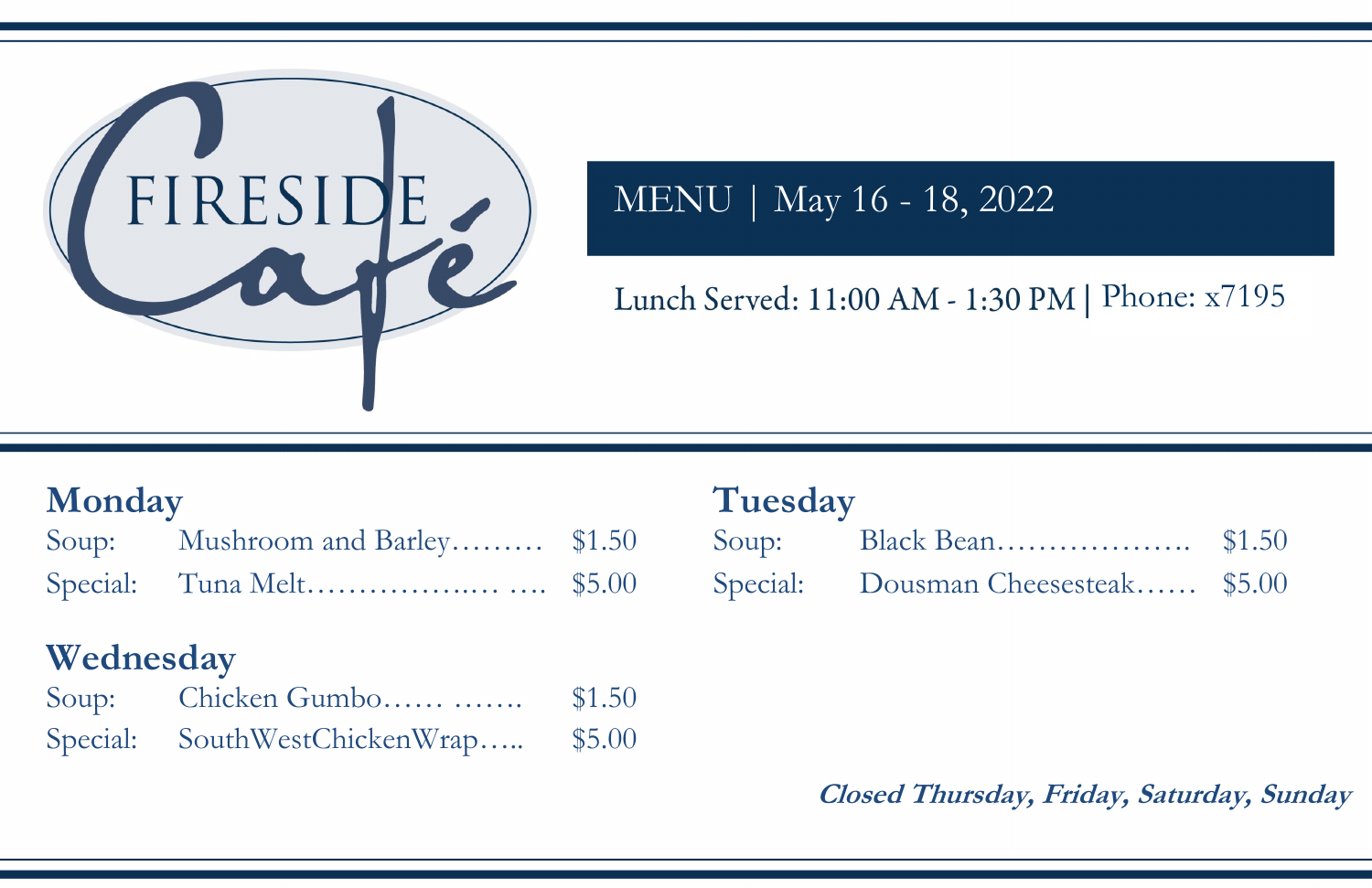**CONTACT US WITH QUESTIONS OR TO PLACE A TO-GO ORDER: X7383 OR 262.965.7383 MAY 16 – MAY 22, 2022**

#### Club Wrap

b, bacon and cheese wrapped in flour tortilla with a it and potato chips.

#### **und Beef Tacos**

pped with Cotija cheese, Pico de Gallo, radish, and ish rice and refried beans.

### **Deli Sub**

o mayo, and mozzarella cheese served on a hoagie liced fruit and a pickle.

### **Salmon**

her-dill sauce and served with a side of green beans Yukon potatoes.

 $H$ **M CHOWDER** 



## **Daily Lunch Special Menu**

Lunch Served Seven Days a Week: 11:30 AM – 1:30 PM

Cheddar cheese. Served with scallion mashed potatoes and zucchini.

| Meals are \$10.00 All Inclusive   Includes: Beverage, Soup, Salad, Entrée, and Dessert                  |                                                                                     |
|---------------------------------------------------------------------------------------------------------|-------------------------------------------------------------------------------------|
| MONDAY, MAY 16TH                                                                                        | <b>SOUP DU JOUR: MUSHROOM &amp; BARLEY</b>                                          |
| <b>Crab Cakes</b>                                                                                       | Turkey Club Wra                                                                     |
| Seared cakes filled with imitation crab, bread crumbs and seasonings, severed with a citrus dill sauce, | Thin sliced smoked turkey with lettuce, tomato, bacon and                           |
| and cauliflower.                                                                                        | side of fresh fruit and potat                                                       |
| TUESDAY, MAY 17TH                                                                                       | <b>SOUP DU JOUR: BLACK BEAN</b>                                                     |
| <b>Chicken Stroganoff</b>                                                                               | <b>Barbacoa Ground Beef</b>                                                         |
| Diced chicken breast and bacon simmered in a rich cream sauce with onions, garlic and mushrooms.        | Slow cooked ground beef on warm tortilla, topped with O                             |
| Served over egg noodles with asparagus.                                                                 | lime. Served with Spanish rice and                                                  |
| WEDNESDAY, MAY 18TH                                                                                     | <b>SOUP DU JOUR: CHICKEN GUMBO</b>                                                  |
| <b>American Meatloaf</b>                                                                                | Italian Deli Sub                                                                    |
| An American comfort food. Served with a side of creamed corn, baked potato & gravy.                     | Salami, pepperoni, ham, lettuce, tomato, pesto mayo, and                            |
|                                                                                                         | bun with a side of sliced fruit an                                                  |
| THURSDAY, MAY 19TH                                                                                      | <b>SOUP DU JOUR: REUBEN</b>                                                         |
| Veggie Lasagna                                                                                          | <b>Grilled Salmon</b>                                                               |
| Lasagna noodles layered with sautéed vegetables, ricotta cheese, a creamy alfredo sauce, topped with    | Grilled salmon filet topped with creamy cucumber-dill sau                           |
|                                                                                                         |                                                                                     |
| mozzarella cheese. Served with a side of garlic bread and green beans.                                  | and roasted Yukon potat                                                             |
| FRIDAY, MAY 20TH                                                                                        | <b>SOUP DU JOUR: NEW ENGLAND CLAM CHO</b>                                           |
| <b>Stuffed Green Pepper</b>                                                                             | <b>Broiled Cod</b>                                                                  |
| A green pepper stuffed with rice and beef. Cooked in a light tomato sauce. Served with a dinner roll    | Cod loin seasoned with lemon and white wine served wit                              |
| and roasted Brussels sprouts.                                                                           | pilaf.                                                                              |
|                                                                                                         |                                                                                     |
| SATURDAY, MAY 21ST<br><b>Chicken Tenders</b>                                                            | <b>SOUP DU JOUR: CHUNKY VEGETABLE</b>                                               |
|                                                                                                         | <b>Country Style Pork I</b>                                                         |
| Fried breaded chicken tenders served with a side of French fries, baked beans, and glazed carrots.      | Slow roasted country style ribs, finished with BBQ sauce<br>beans, and honey cornbi |
| MAY 22ND<br>SUNDAY,                                                                                     | <b>SOUP DU JOUR: WISCONSIN BEER CHEESE</b>                                          |
| <b>Pancake Breakfast</b>                                                                                | <b>Broccoli and Cheddar Stuff</b>                                                   |
| Pancakes served with scrambled eggs, bacon, and hashbrowns.                                             | Chicken breast stuffed with broccoli and Cheddar cl                                 |

#### **Broiled Cod**

e served with roasted Brussels sprouts and wild rice ilaf.

#### **Contry Style Pork Ribs**

BBQ sauce and served with glazed carrots, baked oney cornbread.

#### **Brookly** Chicken